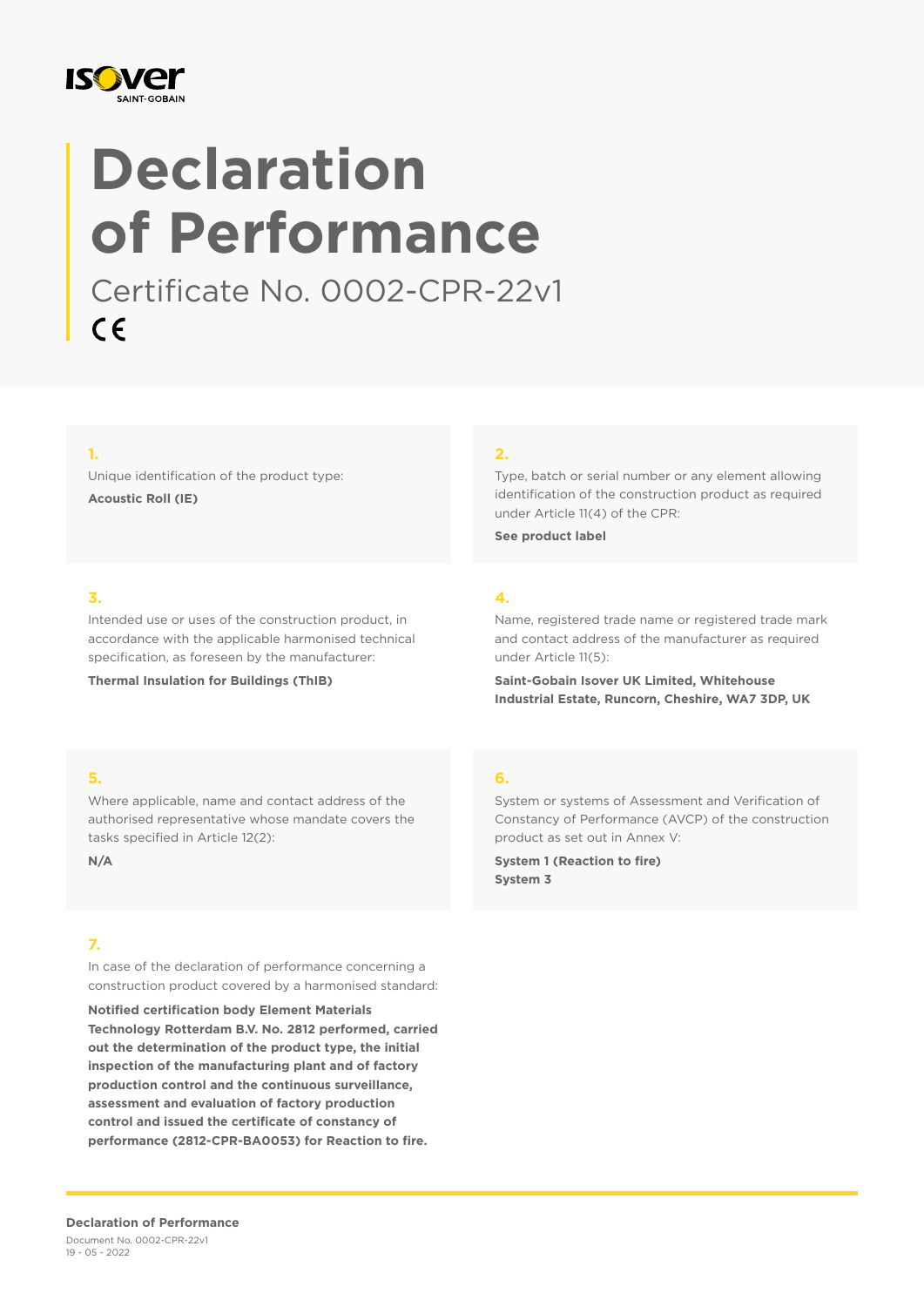# **8. Declared performance**

## Harmonised Technical Standard: EN 13162:2012 + A1:2015

| <b>Essential characteristics</b>                                                       | Performance                                    | Unit       | <b>Declared performance</b> |       |       |       |
|----------------------------------------------------------------------------------------|------------------------------------------------|------------|-----------------------------|-------|-------|-------|
| Product name                                                                           |                                                |            | Acoustic Roll (IE)          |       |       |       |
| <b>Reaction to fire</b>                                                                |                                                | Euroclass  | A1                          |       |       |       |
| Release of dangerous substances to<br>the indoor environment                           | Release of dangerous substances (e)            |            | <b>NPD</b>                  |       |       |       |
| Acoustic absorption index                                                              | Sound absorption                               |            | <b>NPD</b>                  |       |       |       |
| Impact noise transmission index                                                        | Dynamic stiffness                              |            | <b>NPD</b>                  |       |       |       |
|                                                                                        | Thickness                                      |            | <b>NPD</b>                  |       |       |       |
|                                                                                        | Compressibility                                |            | <b>NPD</b>                  |       |       |       |
|                                                                                        | Air flow resistivity                           |            | <b>NPD</b>                  |       |       |       |
| Direct airborne sound insulation index                                                 | Air flow resistivity                           |            | <b>NPD</b>                  |       |       |       |
| Continuous glowing combustion                                                          | Continuous glowing combustion (e)              |            | <b>NPD</b>                  |       |       |       |
| <b>Thermal resistance</b>                                                              | Thermal resistance                             | $m^2$ .K/W | 0.65                        | 1.35  | 1.90  | 2.75  |
|                                                                                        | Thermal conductivity                           | W/(m.K)    | 0.036                       | 0.036 | 0.036 | 0.036 |
|                                                                                        | Thickness                                      | mm         | 25                          | 50    | 70    | 100   |
|                                                                                        | Thickness class                                |            | T1                          | T1    | T1    | T1    |
| <b>Water permeability</b>                                                              | Short term water absorption                    |            | <b>NPD</b>                  |       |       |       |
|                                                                                        | Long term water absorption                     |            | <b>NPD</b>                  |       |       |       |
| Water vapour permeability                                                              | Water vapour transmission                      |            | <b>NPD</b>                  |       |       |       |
| Compressive strength                                                                   | Compressive stress<br>or compressive strength  |            | <b>NPD</b>                  |       |       |       |
|                                                                                        | Point load                                     |            | <b>NPD</b>                  |       |       |       |
| Durability of Reaction to fire against<br>heat, weathering, ageing/degradation         | Durability characteristics (a)                 | Euroclass  | A1                          |       |       |       |
| Durability of thermal resistance against<br>heat, weathering, ageing/degradation       | Thermal resistance (b)                         | $m^2$ .K/W | 0.65                        | 1.35  | 1.90  | 2.75  |
|                                                                                        | Thermal conductivity (b)                       | W/(m.K)    | 0.036                       | 0.036 | 0.036 | 0.036 |
|                                                                                        | Durability characteristics (c)                 |            | <b>NPD</b>                  |       |       |       |
| Tensile/flexural strength                                                              | Tensile strength perpendicular<br>to faces (d) |            | <b>NPD</b>                  |       |       |       |
| Durability of compressive strength<br>against heat, weathering, ageing/<br>degradation | Compresive creep                               |            | <b>NPD</b>                  |       |       |       |

**NPD** No Performance Determined

**(a)** No change in Reaction to fire properties for mineral wool products. The fire performance of mineral wool does not deteriorate with time. The Euroclass classification of the product is related to the organic content, which cannot increase with time.

**(b)** Thermal conductivity of mineral wool products does not change with time.

**(c)** For dimensional stability thickness only.

**(d)** This characteristic also covers handling and installation.

**(e)** European test methods are under development.

#### **Declaration of Performance**

Document No. 0002-CPR-22v1 19 - 05 - 2022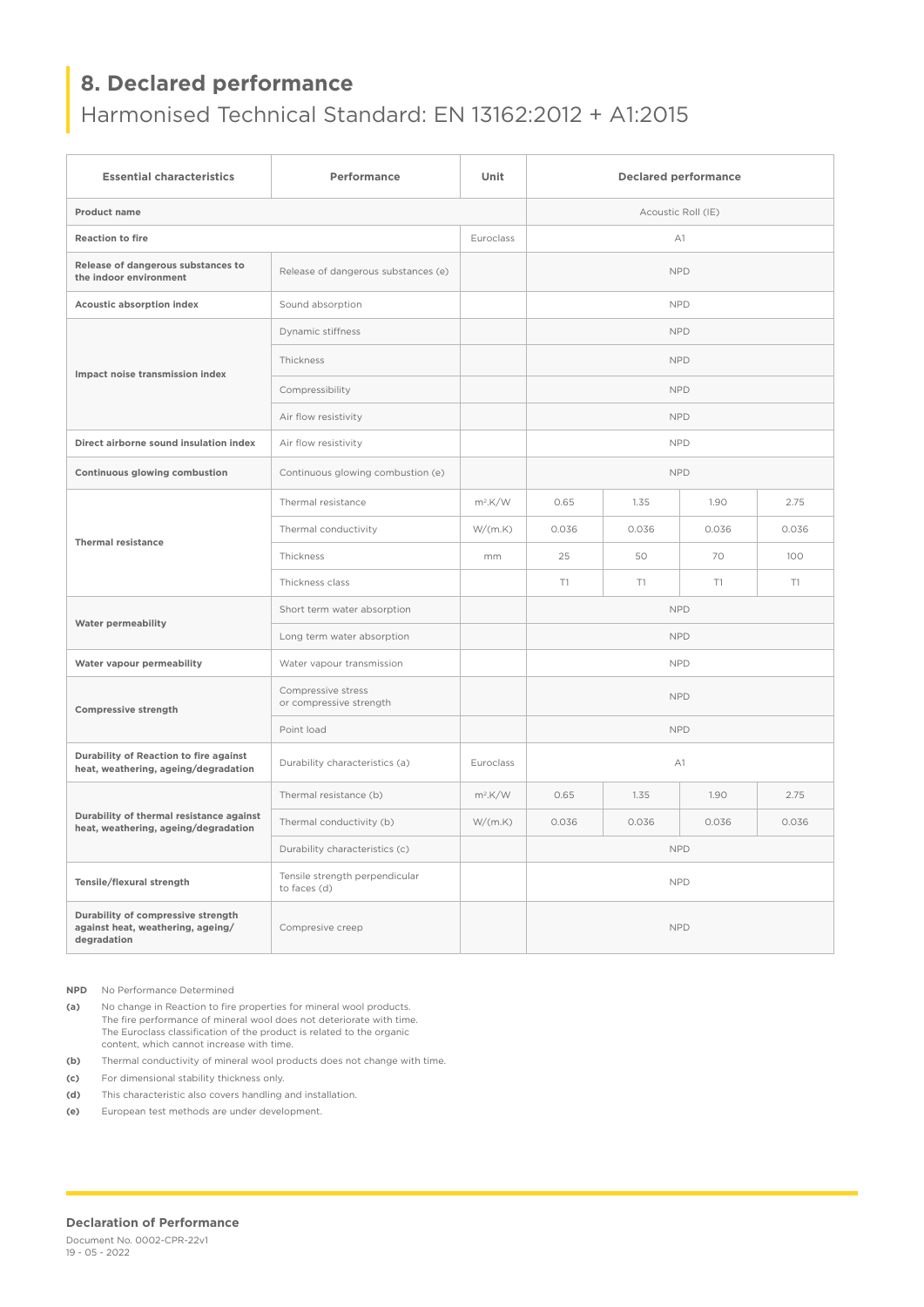## **9.**

The performance of the product identified in points 1 and 2 is in conformity with the declared performance in point 8.

This declaration of performance is issued under the sole responsibility of the manufacturer identified in point 4.

Signed for and on behalf of the manufacturer by:

Dan of Die

**Dean O'Sullivan**, Managing Director Runcorn. 19th May 2022